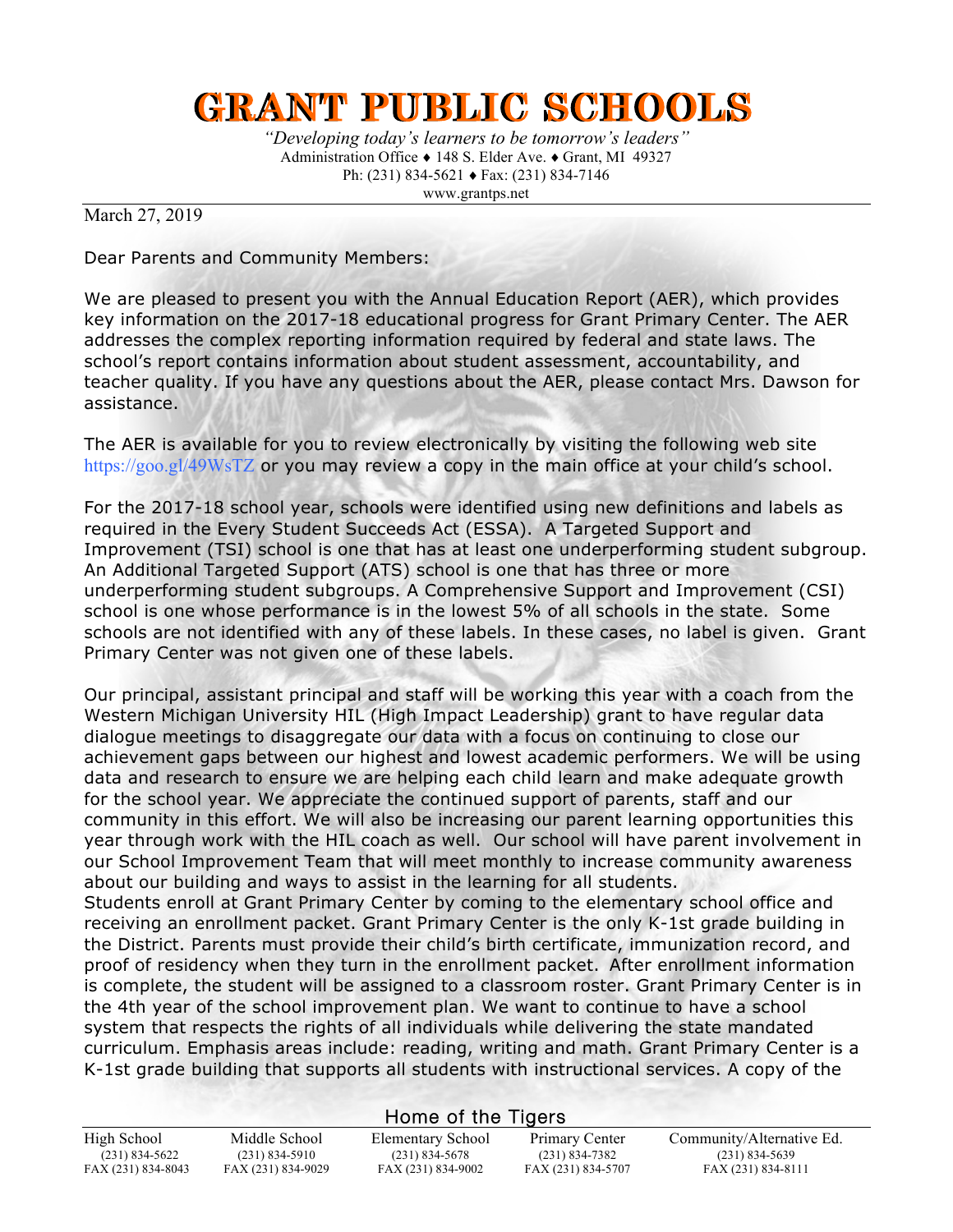core curriculum can be obtained at www.ncresa.org or the Michigan Department of Education website. Our office can also give you a copy of the core curriculum.

- Our Kindergarten MAPS reading average RIT score was 156 and MAPS math average RIT score was 161 in May 2016.
- Our Kindergarten MAPS reading average RIT score was 156 and MAPS math average RIT score was 160 in May 2017.
- Our Kindergarten MAPS reading average RIT score was 158.7 and MAPS math average RIT score was 162.5 in May 2018.
- Our  $1<sup>st</sup>$  grade MAPS reading average RIT score was 174 and MAPS math average RIT score was 185 in May 2016.
- Our  $1<sup>st</sup>$  grade MAPS reading average RIT score was 173 and MAPS math average RIT score was 185 in May 2017.
- Our  $1<sup>st</sup>$  grade MAPS reading average RIT score was 174.3 and MAPS math average RIT score was 182.7 in May 2018.

Our key challenges as a staff continue to be working to meet the varying needs of our students as they begin their school career in Kindergarten and move into First grade. We use Benchmark Reading, reading and AVMR math intervention programs, Reflex Math, Lexia Core5, Words Their Way Phonics, Story Champs, writing workshop and the My Math program with the goal of helping all students achieve grade level proficiency by the end of each school year. We also work to serve our significant population of EL and Hispanic students through providing comprehensive services in our Dual Immersion classrooms where students are immersed in instruction in both Spanish and English. We also use our own program called Tiger Tuesday to train students to understand and respond to their own personal data for goal setting and achievement growth.

- For the 2017-18 school year, 86% of our parents attended Fall Conferences while 87% attended Winter Conferences.
- For the 2016-17 school year, 88% of our parents attended Fall Conferences while 86% attended Winter Conferences.
- For the 2015-16 school year, 91% of our parents attended Fall Conferences while 76% attended Winter Conferences.

Skyward Family Access is an online tool, which many parents access throughout the year to keep informed about their student's progress on a regular basis. Parents can sign up for Skyward in our main office.

Our school is also working to make improvement in regards to our reading growth as measured by our ongoing Fountas and Pinnell Reading Record scores. These scores are not captured in a high stakes test setting but rather in the day-to-day work between student and teacher. Our 3-year pattern of growth on this reading measurement shows:

| Home of the Tigers |                    |                    |                    |                           |  |  |
|--------------------|--------------------|--------------------|--------------------|---------------------------|--|--|
| High School        | Middle School      | Elementary School  | Primary Center     | Community/Alternative Ed. |  |  |
| $(231) 834 - 5622$ | $(231) 834 - 5910$ | $(231)$ 834-5678   | $(231) 834 - 7382$ | $(231) 834 - 5639$        |  |  |
| FAX (231) 834-8043 | FAX (231) 834-9029 | FAX (231) 834-9002 | FAX (231) 834-5707 | FAX (231) 834-8111        |  |  |